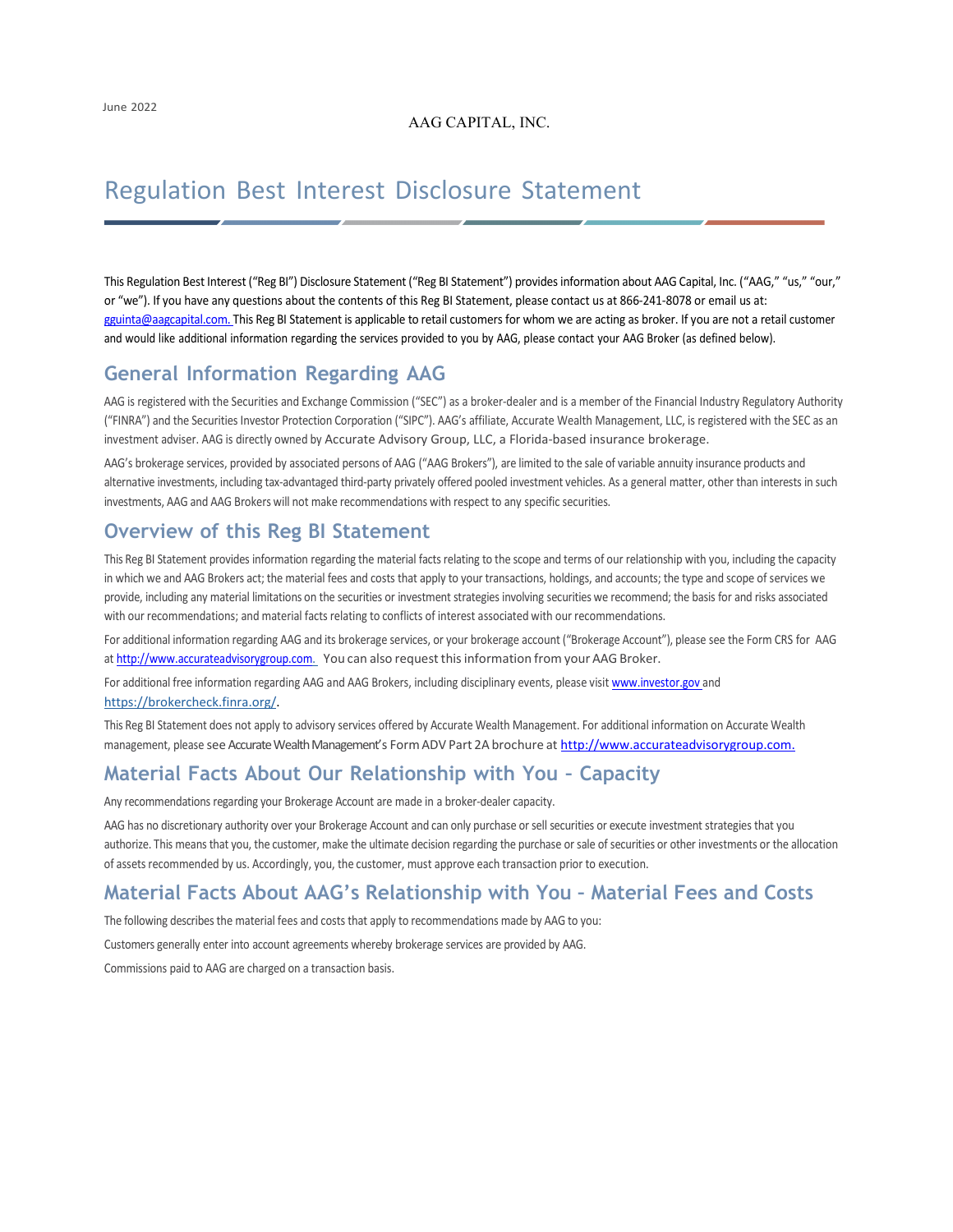# Regulation Best Interest Disclosure Statement

#### **AAG CAPITAL, INC.**

**Private investment vehicles:** If a customer invests in a privately offered investment vehicle, the customer will purchase the interests of the investment

vehicles and they will be held directly with the sponsor. The customer will be subject to the fees and expenses of the investment vehicle, which are disclosed in the applicable offering memorandum or private placement memorandum (the "Offering Documents"), which will be provided to the customer prior to the customer's subscription to any such investment. If you would like a copy of a Offering Document, please contact your AAG Broker.

### **Material Facts About AAG's Relationship with You – Type and Scope of Services**

Generally, AAG makes recommendations solely with respect to Variable Annuity products and investment vehicles that have been first vetted through AAG's diligence process.

AAG does not provide any ongoing or periodic review, follow-up or monitoring. In connection with asset allocation recommendations, AAG will confirm the customer's investment objectives on at least an annual basis but does not provide any ongoing monitoring of a customer's accounts or investments.

AAG does not act in the capacity of an investment adviser. If you wish to receive investment advisory services, you can seek the services of Accurate Wealth Management.

AAG does not act with discretion over customers' accounts assets; the customer makes the decision regarding any purchase or sale of securities, or any asset allocation recommended by AAG. For additional information on the type and scope of brokerage services provided by AAG to you, please see your brokerage agreement with AAG.

#### **Material Limitations**

AAG's recommendations regarding securities are generally limited to Variable Annuity products and privately offered investment vehicles.

AAG only recommends privately offered investment vehicles to customers who are eligible to invest by meeting certain financial sophistication requirements, including status as accredited investors and qualified purchasers under applicable securities laws.

#### **General Basis for Recommendations**

AAG seeks to help customers achieve their unique investment objectives and to deliver custom solutions. In designing solutions, AAG and AAG Brokers take the time to understand each customer's "Investment Profile" (e.g., as applicable, the customer's age, other investments, financial situation and needs, tax status, short- and long-term investment objectives, investment experience, investment time horizon, liquidity needs, risk tolerance, estate planning needs, generational giving and philanthropic desires, and any other information the customer discloses to AAG or AAG Brokers) in connection with each recommendation. AAG and AAG Brokers work with each customer to recommend investments and, where applicable, asset allocations that align with the needs and financial goals of the retail customer.

#### **Material Risks Associated with Brokerage Recommendations**

While AAG will take reasonable care in developing and making recommendations with respect to each retail customer, investments in securities and other financial instruments involve risk, and retail customers can lose some or all their money. All investments and investment strategies involving securities involve risk of loss, including the potential loss of a retail customer's entire investment, which the retail customer should be prepared to bear. There is no guarantee that any retail customer will meet the customer's investment goals, or that AAG's recommended investments or, where applicable, asset allocations will perform as anticipated.

The investment performance and the success of any particular investment or investment strategy can never be predicted or guaranteed, and the value of a customer's investments will fluctuate due to market conditions and other factors. Investments are subject to various market, liquidity, currency, economic, political and other risks. **Past performance of any security or investment strategy is not indicative of future performance.**

Customers should consult the offering documents for any security that AAG recommends for a discussion of risks associated with the particular investment. If you would like a copy of any Offering Document prior to purchasing an investment of an investment you may obtain one by contacting your AAG Broker.

In addition to the investment-specific risks associated with investments and investment strategies involving securities, there are other potential risks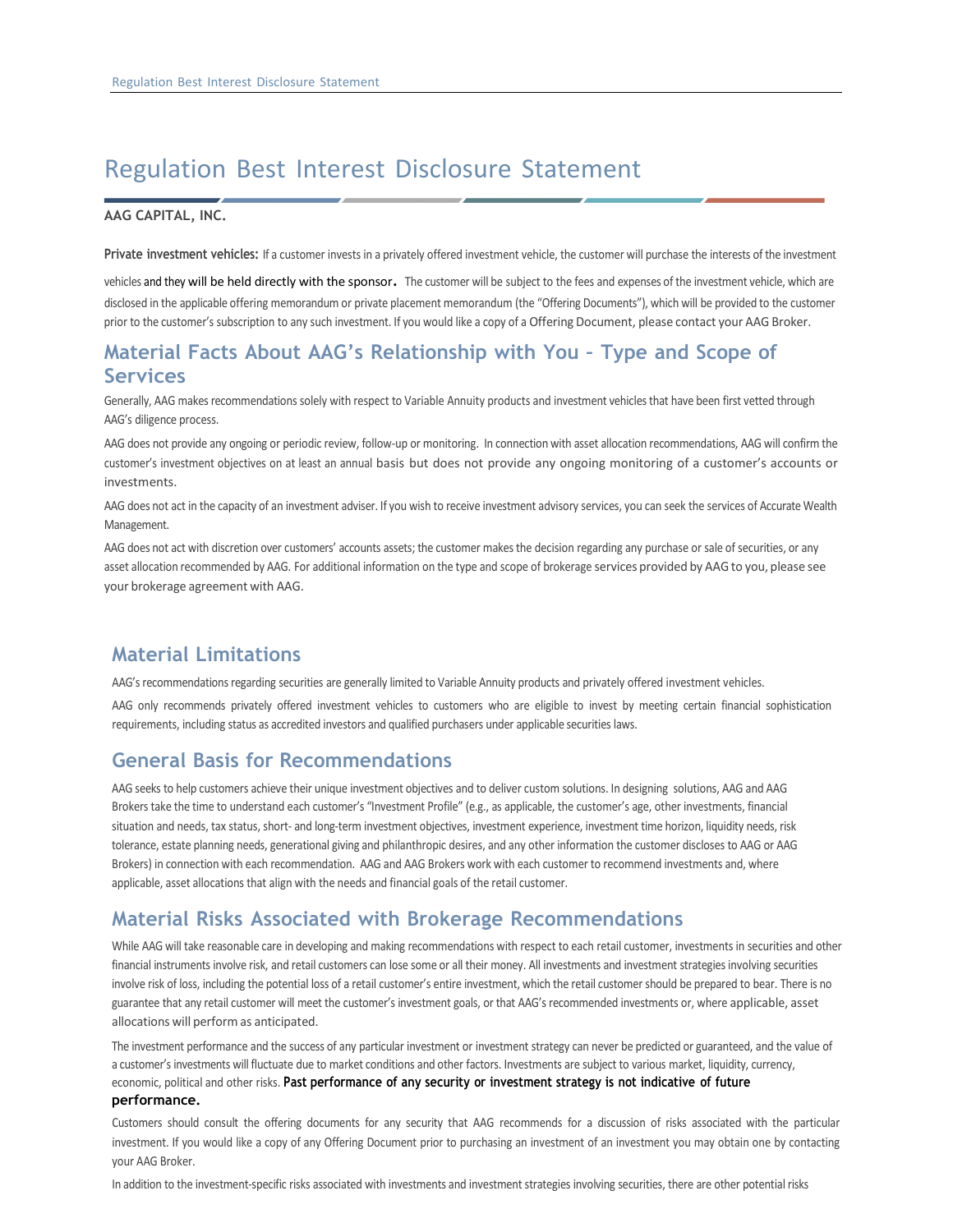#### Regulation Best Interest Disclosure Statement

associated with any relationship with financial intermediaries, such as AAG. For example, as the use of technology increases, AAG may be more susceptible to operational or information security-related risks. A breach in cybersecurity refersto both intentional and unintentional events that may cause AAG to lose proprietary information or operational capacity or suffer data corruption. Cybersecurity breaches of AAG's or third-party service providers or issuers in which customers and clients invest may also subject AAG to many of the same risks associated with direct cybersecurity breaches. Cybersecurity breaches can cause disruptions and affect business operations, potentially resulting in financial losses, impediments to trading, the inability to transact business, destruction to equipment and systems, violations of applicable privacy and other laws, regulatory fines, penalties, reputational damage, reimbursement or other compensation costs or additional compliance costs.

# **Standard of Conduct under Regulation Best Interest**

Reg BI requires that AAG and AAG Brokers act in the best interest of the retail customer at the time a recommendation of a security or an investment strategy involving a security is made, without placing the financial or other interest of AAG or the AAG Broker ahead of the interest of the retail customer.

## **Material Facts Regarding Conflicts of Interest**

Reg BI defines a conflict of interest associated with a recommendation as "an interest that might incline a broker, dealer, or a natural person who is an associated person of a broker or dealer — consciously or unconsciously — to make a recommendation that is not disinterested."

When AAG or an AAG Broker provides you with a recommendation regarding securities or investment strategies involving securities, AAG and the AAG Broker must act in your best interest at the time the recommendation is made without putting their interest ahead of yours. At the same time, the way AAG and AAG Brokers make money and otherwise conduct business creates conflicts with your interests. Where possible, AAG has taken steps to mitigate or eliminate material conflicts of interest associated with recommendations regarding securities and investment strategies involving securities.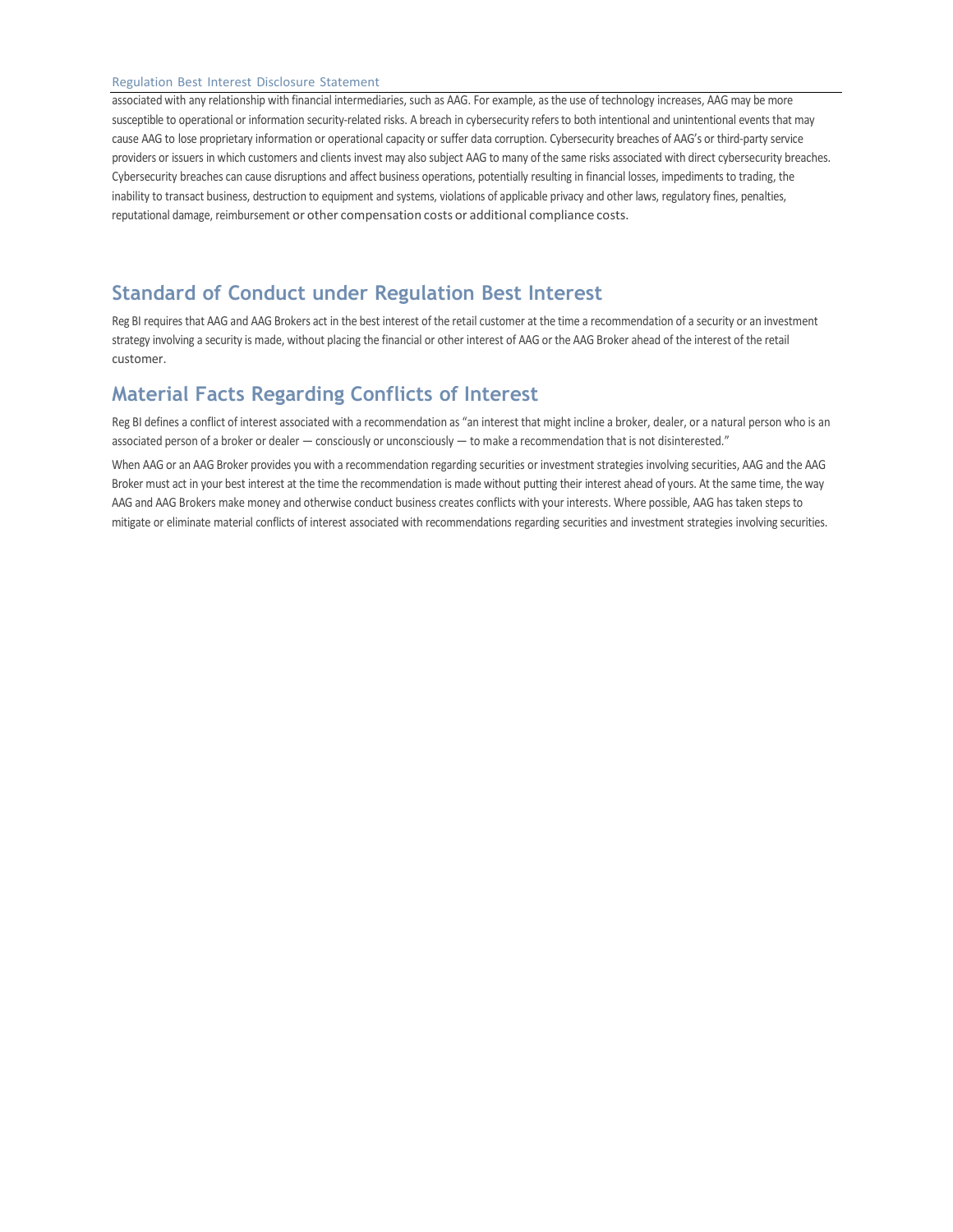# AAG Fiduciary Recommendation Disclosure for Covered ERISA and IRA Accounts

**AAG CAPITAL, INC.**

#### **Overview**

This AAG Fiduciary Recommendation Disclosure for Covered ERISA and IRA Accounts("AAG Fiduciary Recommendation Disclosure") provides additional information to employee benefit plans subject to Title I of the Employee Retirement Income Security Act of 1974, as amended ("ERISA") and plans subject to Section 4975 of the Internal Revenue Code of 1986, as amended (the "IRC" or the "Code") in respect of certain recommendations made by AAG Capital. Inc. ("AAG," "us," "our," or "we") and its wealth advisors or portfolio managers, in their capacity as associated persons of AAG ("AAG Brokers" and such plans, collectively, "Plan Customers").

Where AAG or an AAG Broker provides individualized investment advice for purposes of ERISA or Section 4975 of the Code when making an AAG Fiduciary Recommendation (as defined below), AAG (and the relevant AAG Broker) is a fiduciary within the meaning of ERISA for those Plan Customers subject to Title I of ERISA, and Section 4975(e)(3) of the Code for those Plan Customers subject to Section 4975 of the Code. In addition to this AAG Fiduciary Recommendations Disclosure, Plan Customersshould also carefully review AAG's Regulation Best Interest

Disclosure Statement for additional disclosure and information related to AAG Fiduciary Recommendations.

Where AAG makes AAG Fiduciary Recommendations to a Plan Customer, it may rely upon one or more exemptions, including, among others, Prohibited Transaction Exemption 2020-02 from rules under Title I of ERISA and/or Section 4975 of the Code, as may be applicable ("PTE 2020-02"), that are intended to regulate conflicts of interests. PTE 2020-02 is designed to permit AAG and AAG Brokers to provide AAG Fiduciary Recommendationsin your Best Interest (as defined below) under a fiduciary standard of care (as defined under ERISA and the Code) while adhering to prescribed conditions designed to mitigate conflicts.

## **AAG Fiduciary Recommendations**

From time to time, AAG or an AAG Broker will make recommendations in connection with Plan Customer's potential investment in a privately offered registered or unregistered investment or investment vehicle, Plan Customer's risk profile("Risk Profile"), as applicable, or Plan Customer's decision to roll over or transfer assets from an account subject to Title I of ERISA or other individual retirement account ("IRA") to an IRA ("Rollover Decision. AAG Fiduciary Recommendations that may be covered by PTE 2020-2 may be afforded relief under other exemptionsfrom ERISA's and the Code's conflict of interest rules. From time to time, AAG and its affiliate may utilize one or more other prohibited transaction exemptions, to the extent they may be necessary or appropriate.